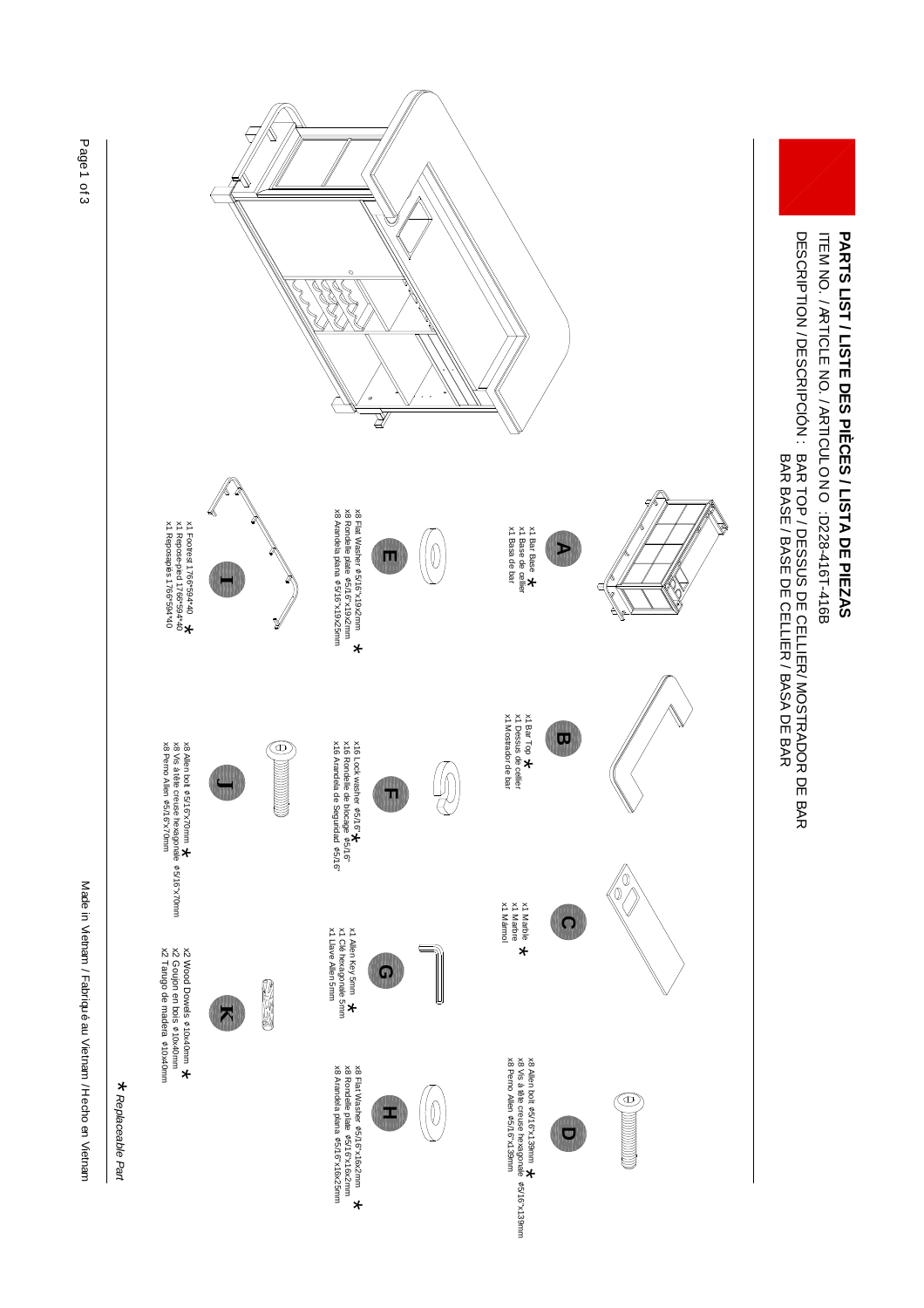

\* Replaceable Part



DESCRIPTION / DESCRIPCIÓN: BARE DE CELLIER / BARSE DE CARDORA DE BAR<br>DESCRIPTION / DESCRIPCIÓN: BARSE / BASE DE CELLIER / BAR

**ASSEMBLY INSTRUCTIONS / NOTICE DE MONTAGE / INSTRUCCIONES DE MONTAJE** 

ITEM NO. / ARTICLE NO. / ARTICULO NO :D228-416T-416B